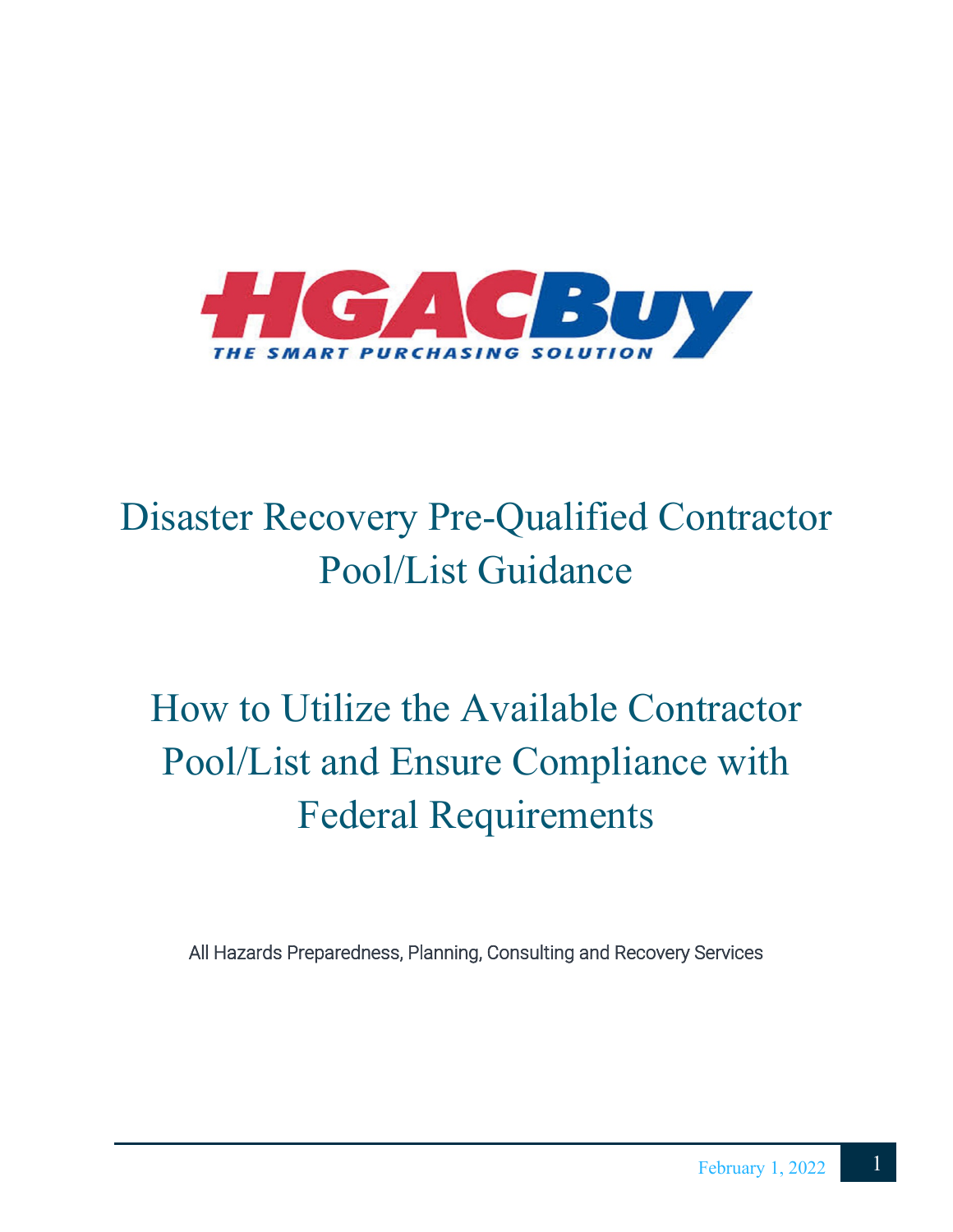## **About the Cooperative**

The Houston-Galveston Area Council (H-GAC) is the largest of 24 Councils of Government (COG) in Texas and is a political subdivision of the State of Texas. It has been serving local governments for more than 40 years.

H-GAC's Cooperative Purchasing Program, known as HGACBuy, was established pursuant to Texas Interlocal Cooperation Act [Texas Local Government Code, Title 7, Chapter 791]. The Act allows local governments and certain non-profits to contract or agree under the terms of the Act to make purchases or provide purchasing services and other administrative functions appropriately established by another government entity. The Interlocal Contract (ILC) is the required legal document that establishes a link between the End User (local governments and certain non-profits) and HGACBuy and gives the End User access to HGACBuy contracts.

H-GAC has established Interlocal Contracts with thousands of End Users throughout Texas and across the United States.

HGACBuy contracts are established based on the requirements of [Texas Local Government Code, Chapter 252]. Products and services are contracted after having been subjected to either a competitive bid (IFB) or competitive proposal (RFP) process. Contracts are blanket type, usually for a term of two or three years. Use of HGACBuy for purchases by any End Users is strictly at the discretion of that entity. End Users issue their purchase orders to and pay directly the HGACBuy Contractor.

For information on How to Become a Member or to see available contracts, please visit [www.hgacbuy.org](http://www.hgacbuy.org/)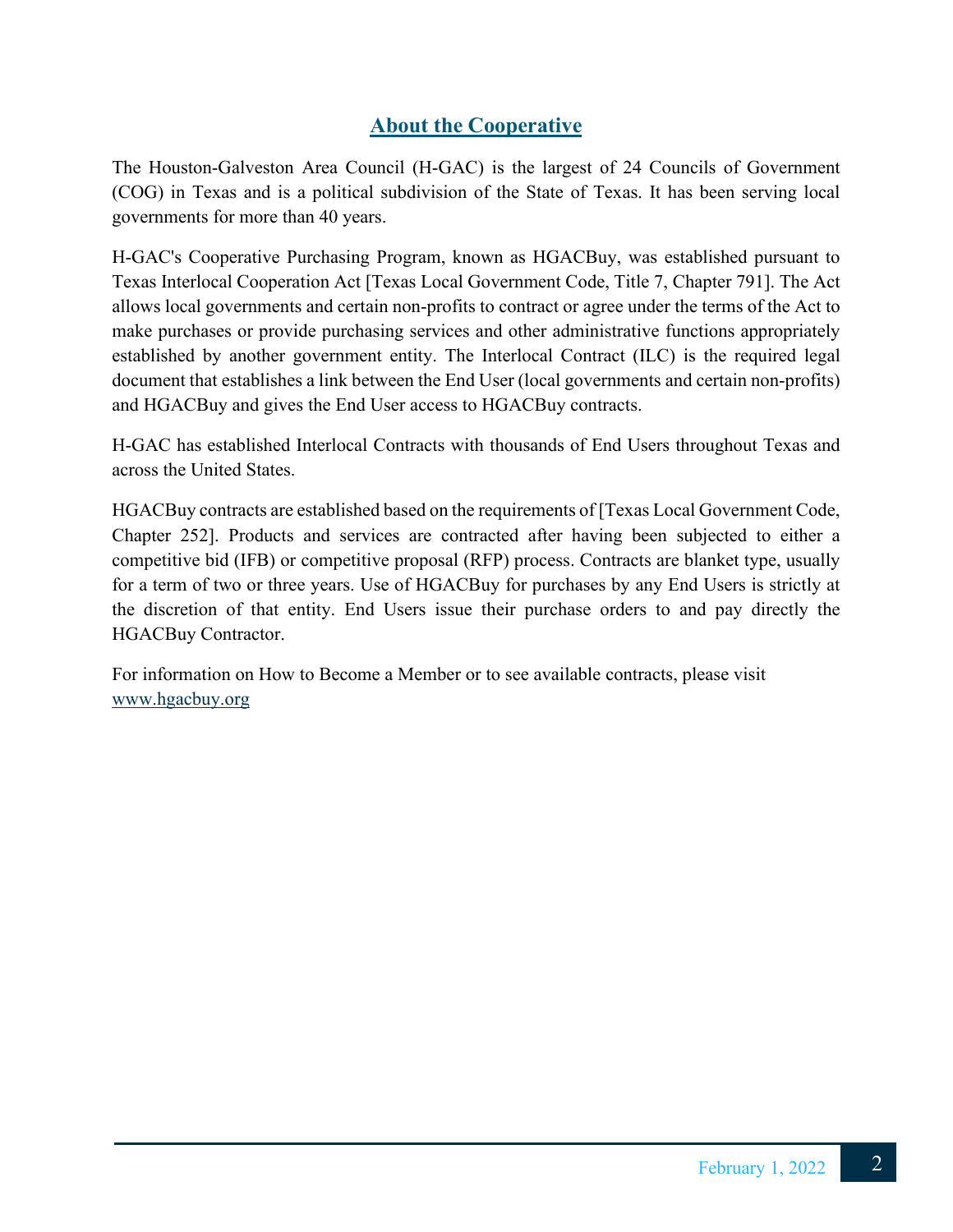## **Disaster Recovery Pre-qualified Contractor Pool/List Guidance**

HGACBuy offers to its members pre-qualified contractor pool/lists to assist with Disaster Planning and Recovery:

#### All Hazards Preparedness, Planning, Consulting and Recovery Services

These pre-qualified contractor pool/lists were established through a formal sealed competitive proposal process to establish pre-qualified contractor(s) with ceiling rates for their services. The solicitations placed emphasis on the Federal Procurement Standards of "Super Circular 2 C.F.R. 200" and the required affirmative steps for contracting with small and minority businesses, women business enterprises and labor surplus area firms.

**When engaging these pre-qualified contractor pool/lists, please note that an additional competitive step is required among the pool of qualified HGACBuy Contractors.** 

**Members must conduct their own solicitation to finalize the procurement process by obtaining price quotes from at least three (3) contractors from the available pre-qualified list, and when utilizing FEMA or other Federal funding, if not in a public emergency or exigency situation, members must also allow other interested contractors not on the pre-qualified list to submit a bid prior to entering into a contract/service agreement with a selected contractor.**

When purchases are anticipated to be funded with Federal grant dollars, such as FEMA or HUD assistance, additional requirements apply. Those requirements are emphasized throughout this guidance.

#### **As a general rule, where a direct conflict exists between a Federal procurement standard and a local, state, and/or tribal procurement standard or regulation, the Federal agency expects the more restrictive procurement standard to be used.**

Additionally, all members utilizing the HGACBuy services should consult with their state, local, and/or procurement office or legal counsel to ensure compliance.

*Disclosure: Where a member uses the HGACBuy program, the responsibility to ensure compliance with 2 C.F.R. 200 and individual state procurement laws and regulations rests on the member as end user.*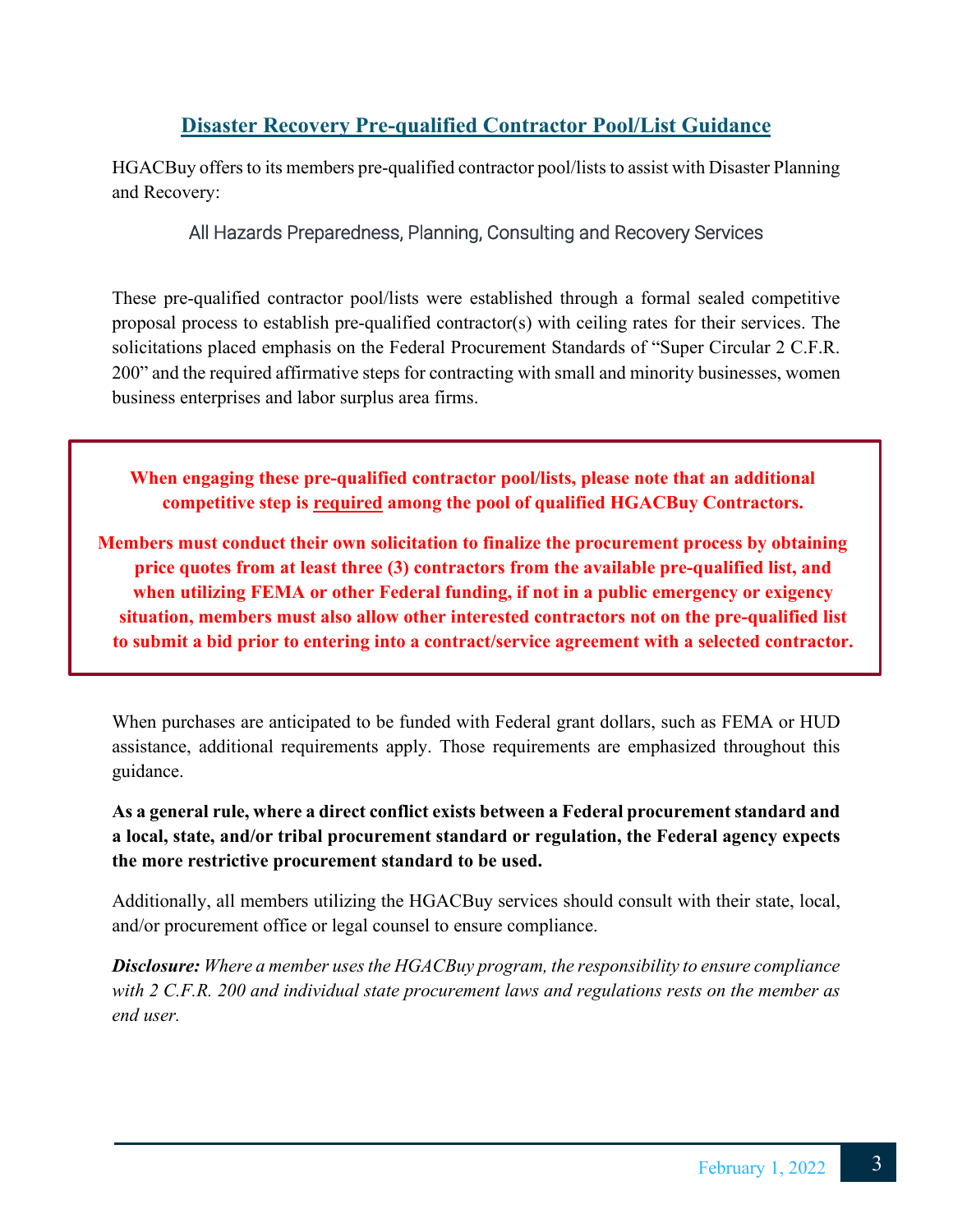## **OMB Uniform Guidance - Section 2 CFR 200**

OMB Uniform Guidance Section 2 C.F.R. §200.318(e) encourages non-federal entities to enter into state and local intergovernmental agreements or inter-entity agreements where appropriate for procurement or use of common or shared goods and services in order to foster greater economy and efficiency.

Further, 2 C.F.R. 200 requires that a grantee or sub-grantee follow the most restrictive rule applicable to it, whether it be its own state procurement laws, or the procurement requirements set out in the federal rules.

HGACBuy uses a public competitive bid/proposal process which complies with the State of Texas procurement laws and federal rules for all threshold levels.

For purchases below the micro-purchase level, the federal rules do not require the solicitation of competitive quotations, but the Member must determine the price to be reasonable. HGACBuy's public competitive bid/proposal process is a good indication that a price is reasonable.

The federal rules state that purchases between the micro-purchase level and the simplified acquisition threshold require "price or rate quotations to be obtained from an adequate number of qualified sources." HGACBuy provides multiple contract awards through its bid/proposal process. When using HGACBuy, purchasers should obtain price or rate quotations from an adequate number of qualified sources.

Purchases above the simplified acquisition threshold can use either sealed bids, competitive proposals, or non-competitive proposals depending on the circumstances. HGACBuy uses sealed bids and competitive proposals as required by the federal rules.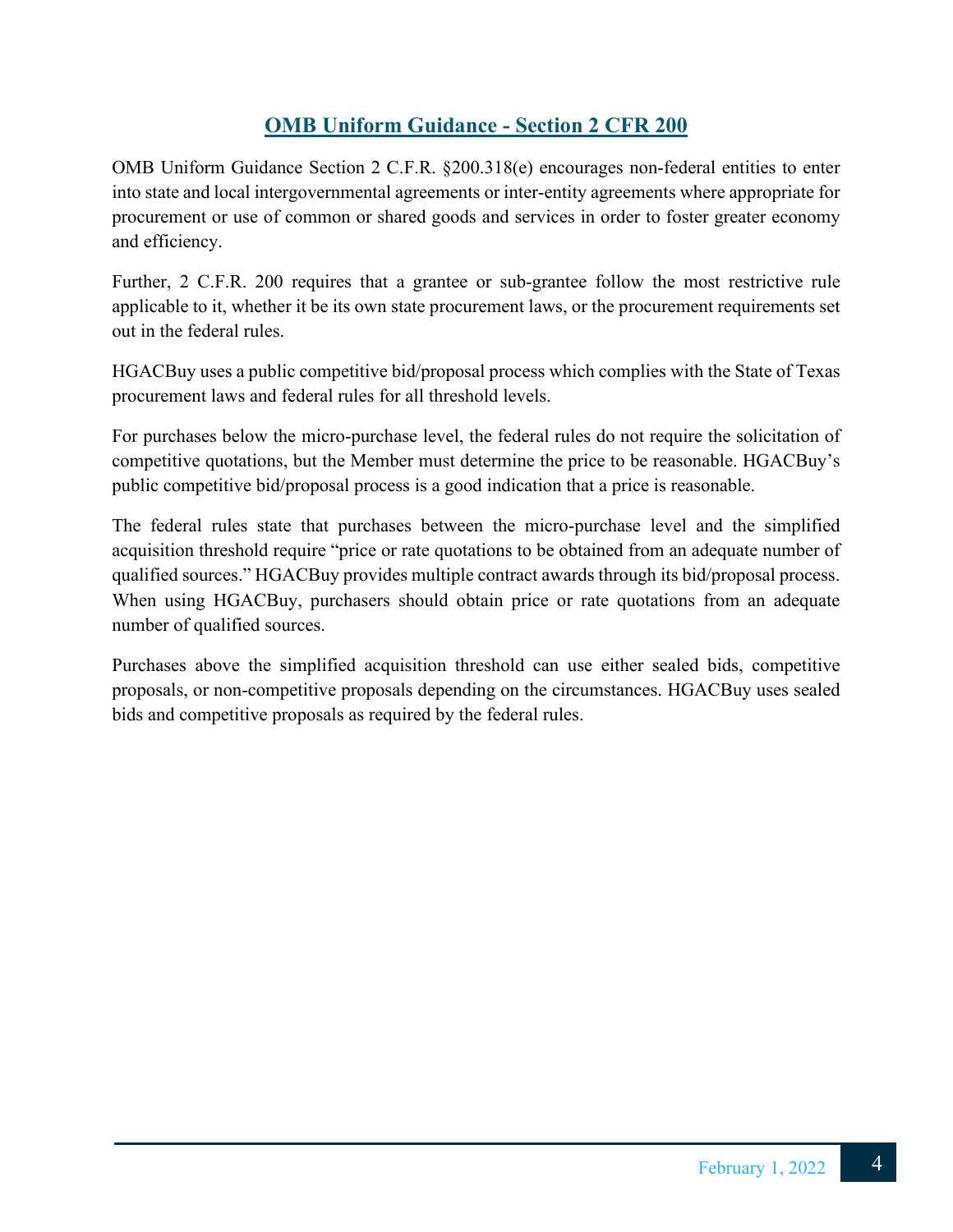## **Additional Requirements for Members**

While HGACBuy complies with all the rules listed above, there are additional requirements that the individual Member must comply with to ensure a fully competitive process has been completed to ensure compliance with state and Federal procurement rules. HGACBuy recommends that the individual Member:

- **Perform a cost or price analysis for all purchases above the simplified acquisition threshold.** At a minimum, the member should make independent estimates before receiving bids or proposals.
- To the extent possible, distribute micro-purchases equitably among suppliers.
- Review the entirety of 2 CFR  $\S 200.317 327$  or as referenced under any most recent version of the Procurement Standards to determine other requirements that may apply to the Member directly.
- Review its individual state procurement laws and regulations to determine if they are more restrictive than the federal regulations.
- Consider the procurement requirements of the funding source to ensure all rules are fulfilled, (those listed here, as well as others).
- Recognize that pricing offered on HGACBuy can be used to negotiate with established contractors to attain best value.
- **Members using the HGACBuy program must also endeavor to take the steps listed 2 C.F.R.** §200.321, particularly the requirements that cannot be met until vendors are solicited for specific scopes of services and contracts are actually awarded, such as setting delivery schedules and dividing requirements to permit maximum participation by disadvantaged firms.

## **Disaster Recovery Contracts - Required Provisions**

All members and contractors using the debris removal services proposals at issue must incorporate by Addendum to their contracts the required provisions of 2 C.F.R. §200.327 and 2 C.F.R. 200, Appendix II, Required Contract Clauses, where the contract will be funded in whole or in part by federal dollars.